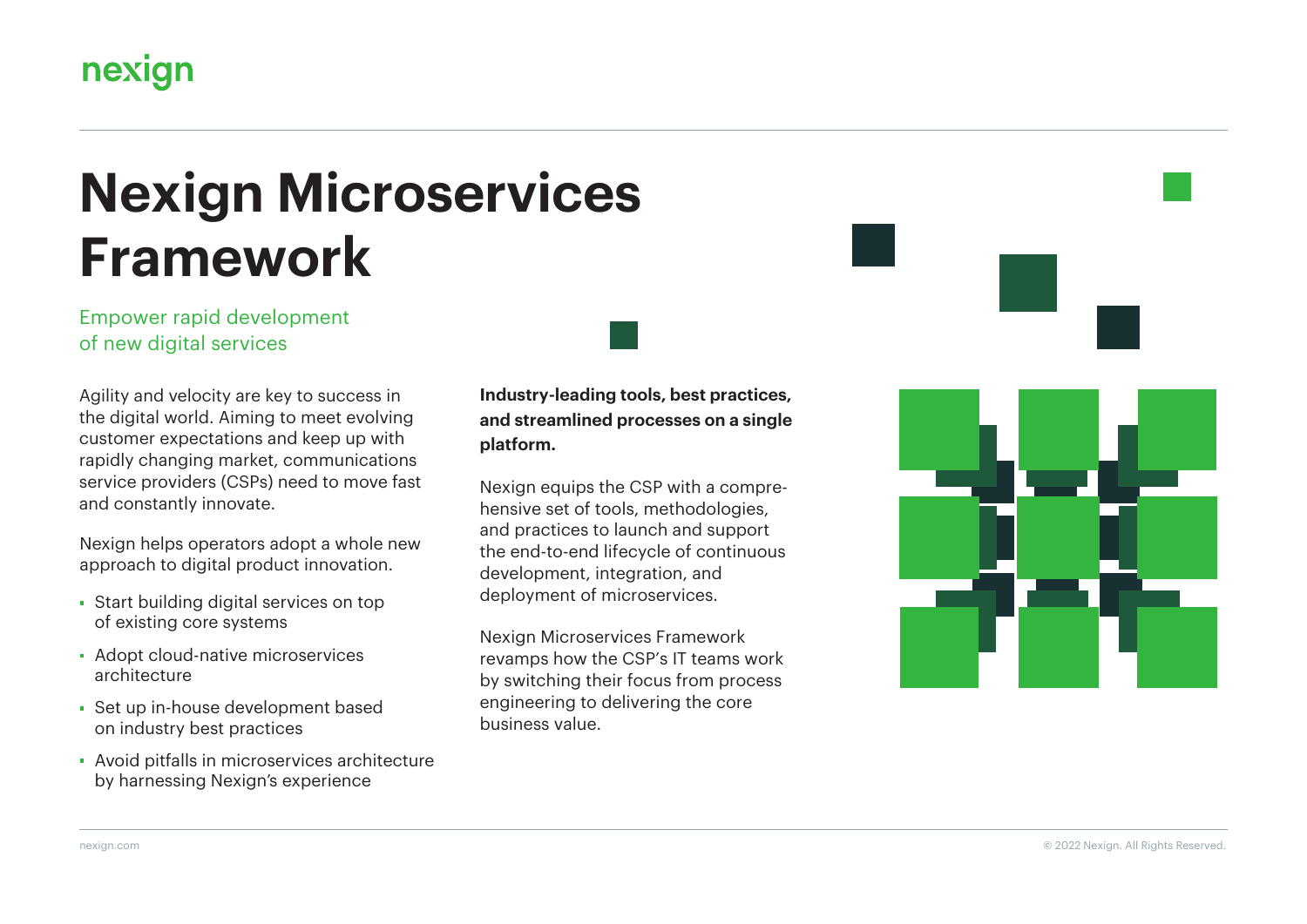# nexign

**Nexign Microservices Framework** enables agile in-house development of innovative product offerings, leveraging **cloud-native microservices architecture and DevOps practices.**

It empowers CSPs to take control over their digital evolution and move at scale and at speed without vendor lock-in.

The microservices approach allows to create cloud-native applications and ensures solutions agility and scalability. Standardized APIs facilitate integration with third-party systems and, therefore, drive partner ecosystem growth. Continuous integration and deployment (CI/CD) process enhances automation of service development and improves quality and reliability of services. Applications developed on the basis of Nexign Microservices Framework can be deployed either on-premises or in the cloud.

Implement an  $O<sub>4</sub>$ automated unified CI/CD pipeline



Adopt best practices and global standards for microservices development



applications

"microservices chaos"